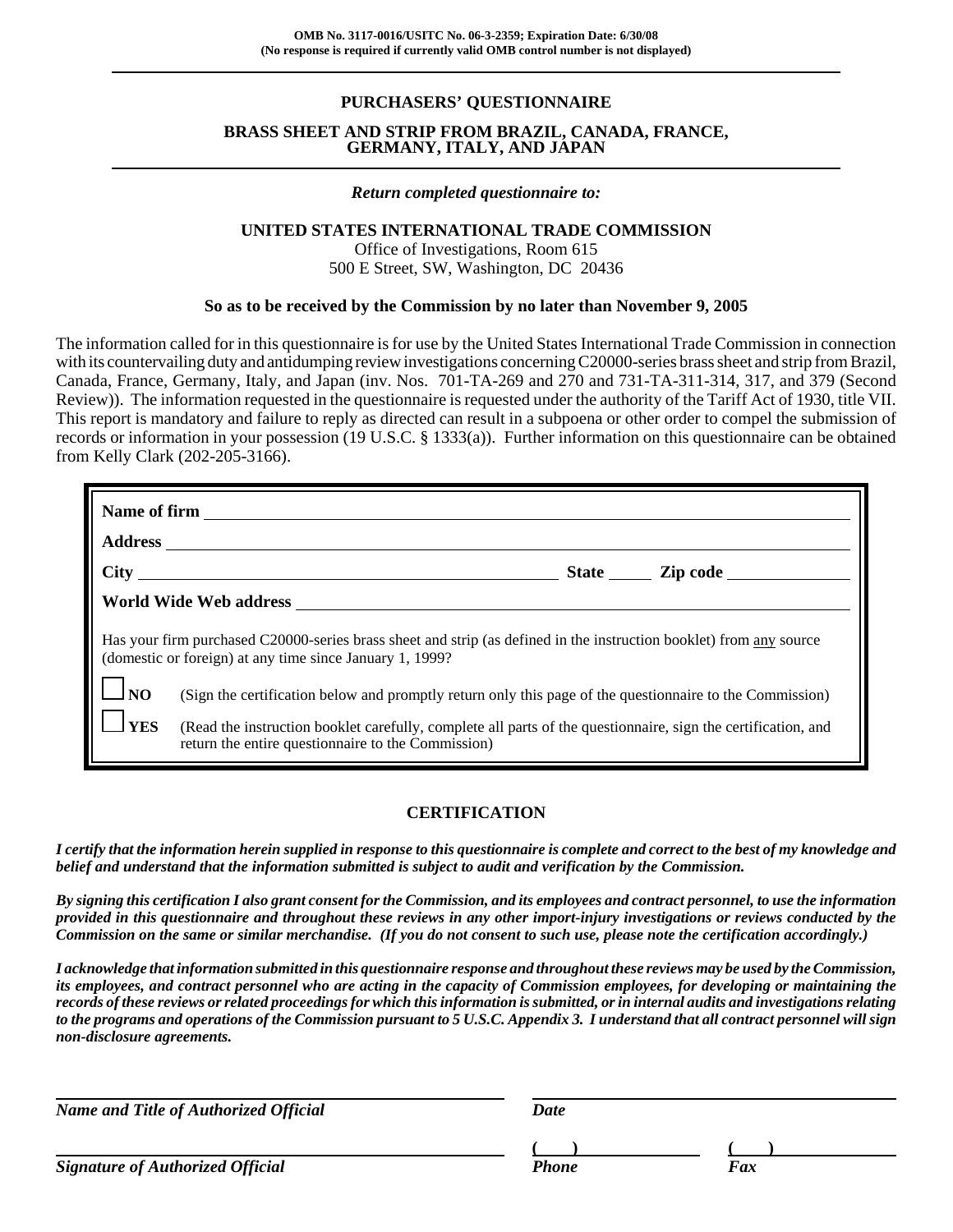### **PART I.--GENERAL QUESTIONS**

The questions in this questionnaire have been reviewed with market participants to ensure that issues of concern are adequately addressed and that data requests are sufficient, meaningful, and as limited as possible. Public reporting burden for this questionnaire is estimated to average 25 hours per response, including the time for reviewing instructions, searching existing data sources, gathering the data needed, and completing and reviewing the questionnaire. Send comments regarding the accuracy of this burden estimate or any other aspect of this collection of information, including suggestions for reducing the burden, to the Office of Investigations, U.S. International Trade Commission, 500 E Street, SW, Washington, DC 20436.

I-1a. Please report below the actual number of hours required and the cost to your firm of preparing the reply to this questionnaire and completing the form.

hours dollars

- I-1b. We are interested in any comments you may have for improving this questionnaire in general or the clarity of specific questions. Please attach such comments to your response or send them to the above address.
- I-2. Provide the name and address of establishment(s) covered by this questionnaire (see pages 3-4 of the instruction booklet for reporting guidelines). If your firm is publicly traded, please specify the stock exchange and trading symbol.

|           | Is your firm owned, in whole or in part, by any other firm?                                                                                                                                                                                                                                                                                                                                                                 |                        |
|-----------|-----------------------------------------------------------------------------------------------------------------------------------------------------------------------------------------------------------------------------------------------------------------------------------------------------------------------------------------------------------------------------------------------------------------------------|------------------------|
| $\Box$ No | $\Box$ Yes--List the following information.                                                                                                                                                                                                                                                                                                                                                                                 |                        |
| Firm name | <b>Address</b>                                                                                                                                                                                                                                                                                                                                                                                                              | Extent of<br>ownership |
|           |                                                                                                                                                                                                                                                                                                                                                                                                                             |                        |
|           |                                                                                                                                                                                                                                                                                                                                                                                                                             |                        |
|           |                                                                                                                                                                                                                                                                                                                                                                                                                             |                        |
| $\ln$     | Does your firm have any related firms, either domestic or foreign, which are engaged in<br>importing C20000-series brass sheet and strip from Brazil, Canada, France, Germany, Italy, and<br>Japan (the subject countries) into the United States or which are engaged in exporting C20000-<br>series brass sheet and strip from the subject countries to the United States?<br>$\Box$ Yes--List the following information. |                        |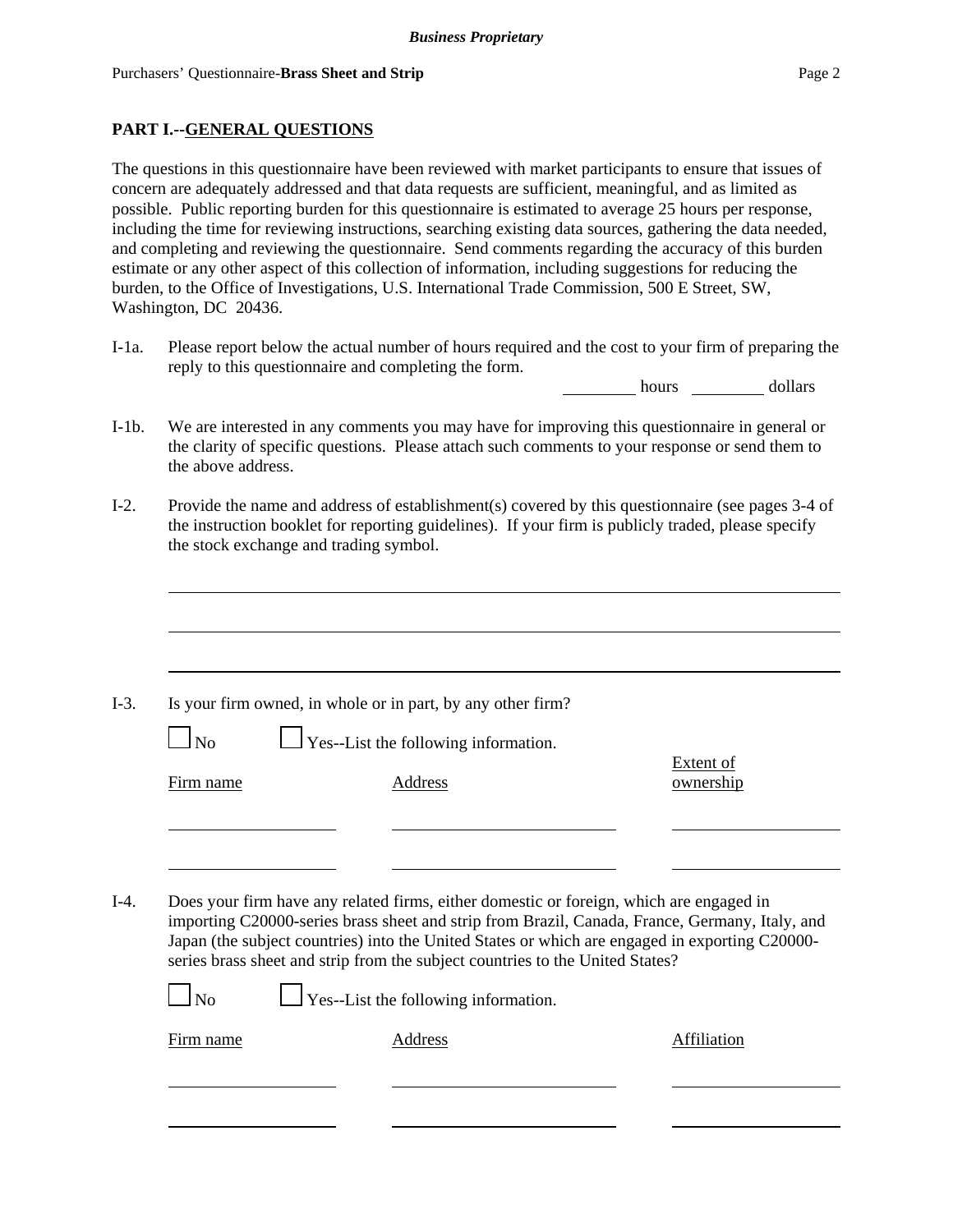### **PART I.--GENERAL QUESTIONS--***Continued*

I-5. Does your firm have any related firms, either domestic or foreign, which are engaged in the production of C20000-series brass sheet and strip?

No  $\Box$  Yes--List the following information.

Firm name Address Address Address Affiliation

I-6. In Part III of this questionnaire we request a copy of your company's business plan. Does your company or any related firm have a business plan or any internal documents that describe, discuss, or analyze expected future market conditions for C20000-series brass sheet and strip?

 $\Box$  No  $\Box$  Yes--Please provide the requested documents. If you are not providing the requested documents, please explain why not.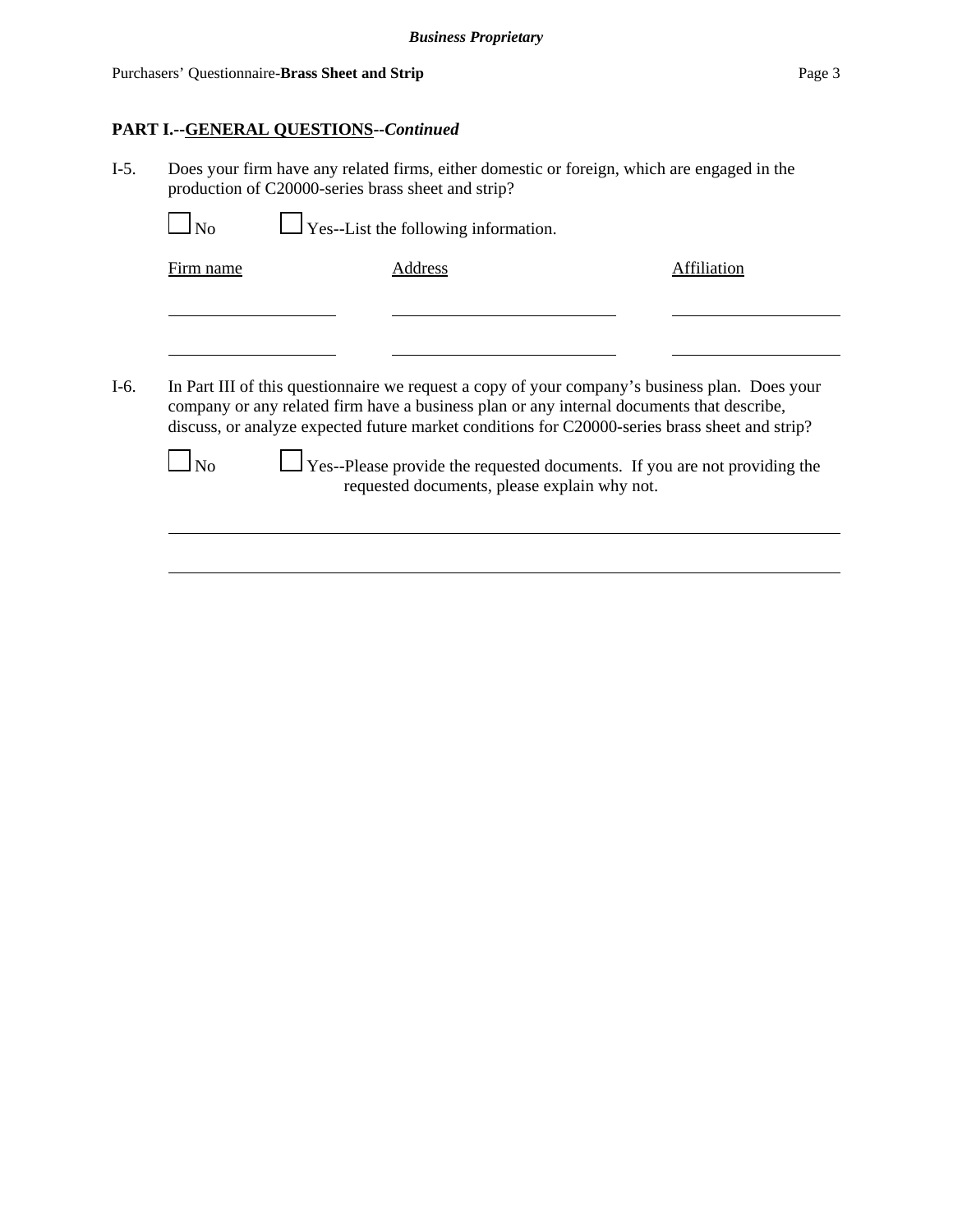# **PART II.--PURCHASES**

II-1. Report, as indicated below, your firm's purchases (either directly or through a sales agent or broker) of C20000-series brass sheet and strip. Report based on delivery date, not order date.

| (Quantity in 1,000 pounds, value in \$1,000)                       |                                          |      |      |      |      |      |
|--------------------------------------------------------------------|------------------------------------------|------|------|------|------|------|
| <b>Item</b>                                                        | 1999                                     | 2000 | 2001 | 2002 | 2003 | 2004 |
| <b>PURCHASES OF PRODUCT PRODUCED IN THE UNITED STATES:</b>         |                                          |      |      |      |      |      |
| Quantity                                                           |                                          |      |      |      |      |      |
| Value                                                              |                                          |      |      |      |      |      |
| PURCHASES OF PRODUCT PRODUCED IN BRAZIL:                           |                                          |      |      |      |      |      |
| Quantity                                                           |                                          |      |      |      |      |      |
| Value                                                              |                                          |      |      |      |      |      |
| PURCHASES OF PRODUCT PRODUCED IN CANADA:                           |                                          |      |      |      |      |      |
| Quantity                                                           |                                          |      |      |      |      |      |
| Value                                                              |                                          |      |      |      |      |      |
|                                                                    | PURCHASES OF PRODUCT PRODUCED IN FRANCE: |      |      |      |      |      |
| Quantity                                                           |                                          |      |      |      |      |      |
| Value                                                              |                                          |      |      |      |      |      |
| PURCHASES OF PRODUCT PRODUCED IN GERMANY:                          |                                          |      |      |      |      |      |
| Quantity                                                           |                                          |      |      |      |      |      |
| Value                                                              |                                          |      |      |      |      |      |
| PURCHASES OF PRODUCT PRODUCED IN ITALY:                            |                                          |      |      |      |      |      |
| Quantity                                                           |                                          |      |      |      |      |      |
| Value                                                              |                                          |      |      |      |      |      |
| PURCHASES OF PRODUCT PRODUCED IN JAPAN:                            |                                          |      |      |      |      |      |
| Quantity                                                           |                                          |      |      |      |      |      |
| Value                                                              |                                          |      |      |      |      |      |
| PURCHASES OF PRODUCT PRODUCED IN ALL OTHER COUNTRIES: <sup>1</sup> |                                          |      |      |      |      |      |
| Quantity                                                           |                                          |      |      |      |      |      |
| Value                                                              |                                          |      |      |      |      |      |
| <sup>1</sup> Please identify these countries:                      |                                          |      |      |      |      |      |
|                                                                    |                                          |      |      |      |      |      |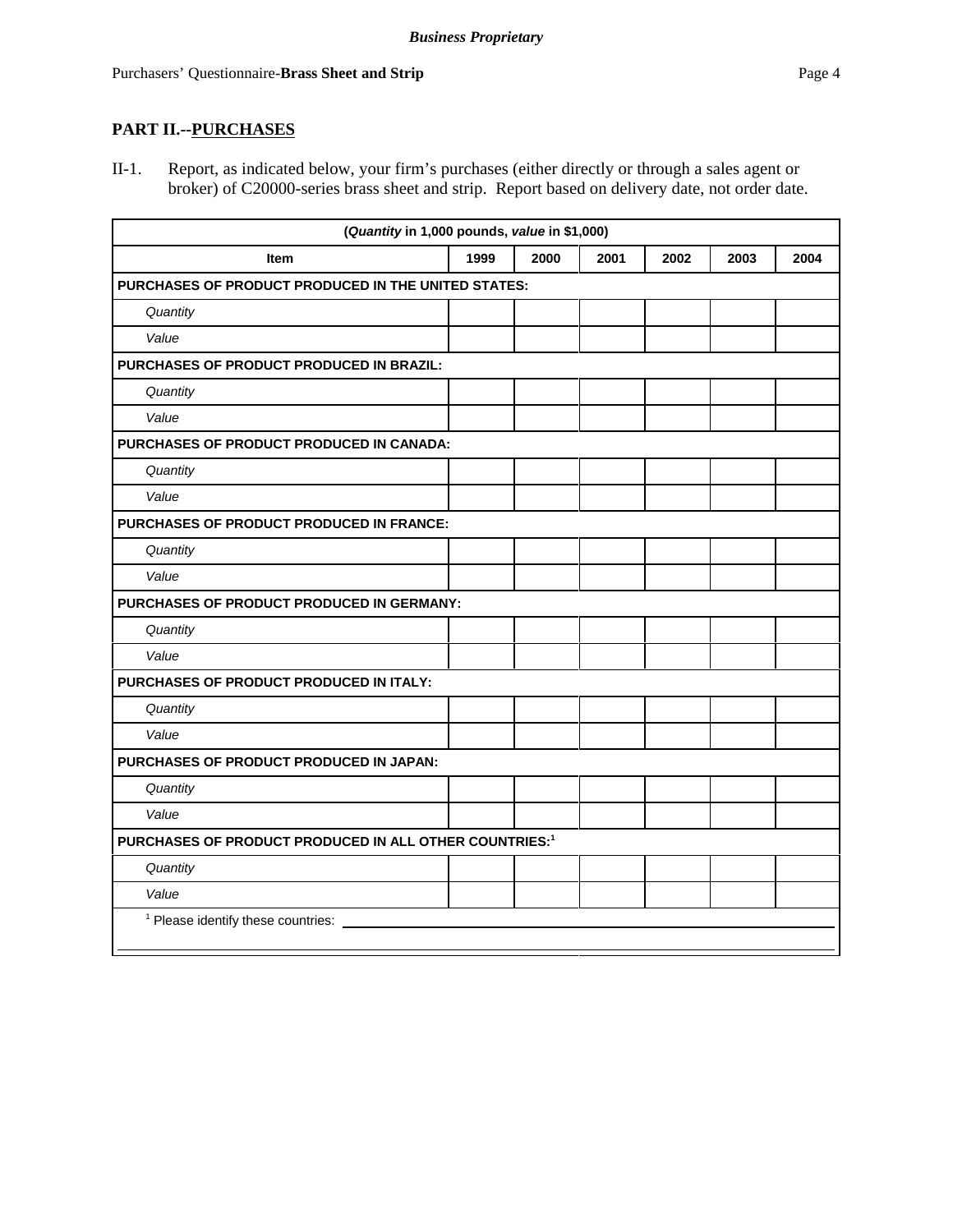### **PART II.--PURCHASES--***Continued*

II-2. If the relative levels of your firm's purchases of C20000-series brass sheet and strip from different sources (both domestic and foreign) have changed since 1987 (the year the countervailing duty and antidumping duty orders under review became effective), please list the country, state whether the relative share from that country has increased or decreased, and state the reason.

| <b>Country</b> | Increase/decrease | Reason |
|----------------|-------------------|--------|
|                |                   |        |
|                |                   |        |
|                |                   |        |
|                |                   |        |
|                |                   |        |
|                |                   |        |

II-3. (a) Did your firm purchase C20000-series brass sheet and strip from the subject countries before 1987?

 $\Box$  No--Skip to (c)  $\Box$  Yes

(b) If yes, has your pattern of purchasing C20000-series brass sheet and strip from the subject countries changed since 1987?

No, our pattern of purchasing is essentially unchanged.

Yes, we discontinued purchases from the subject countries because of the order.



 $\perp$  Yes, we reduced purchases from the subject countries because of the order.

Yes, but we changed the pattern of purchases from the subject countries for reasons other than the order (please explain below).

(c) Has your pattern of purchasing C20000-series brass sheet and strip from nonsubject foreign sources changed since 1987 (please check all that apply).

We did not purchase from nonsubject foreign sources before or after the order.

 $\Box$  No, our pattern of purchasing is essentially unchanged.

Yes, we increased purchases from nonsubject countries because of the order.

 Yes, but we changed our pattern of purchases from nonsubject countries for reasons other than the order (please explain below).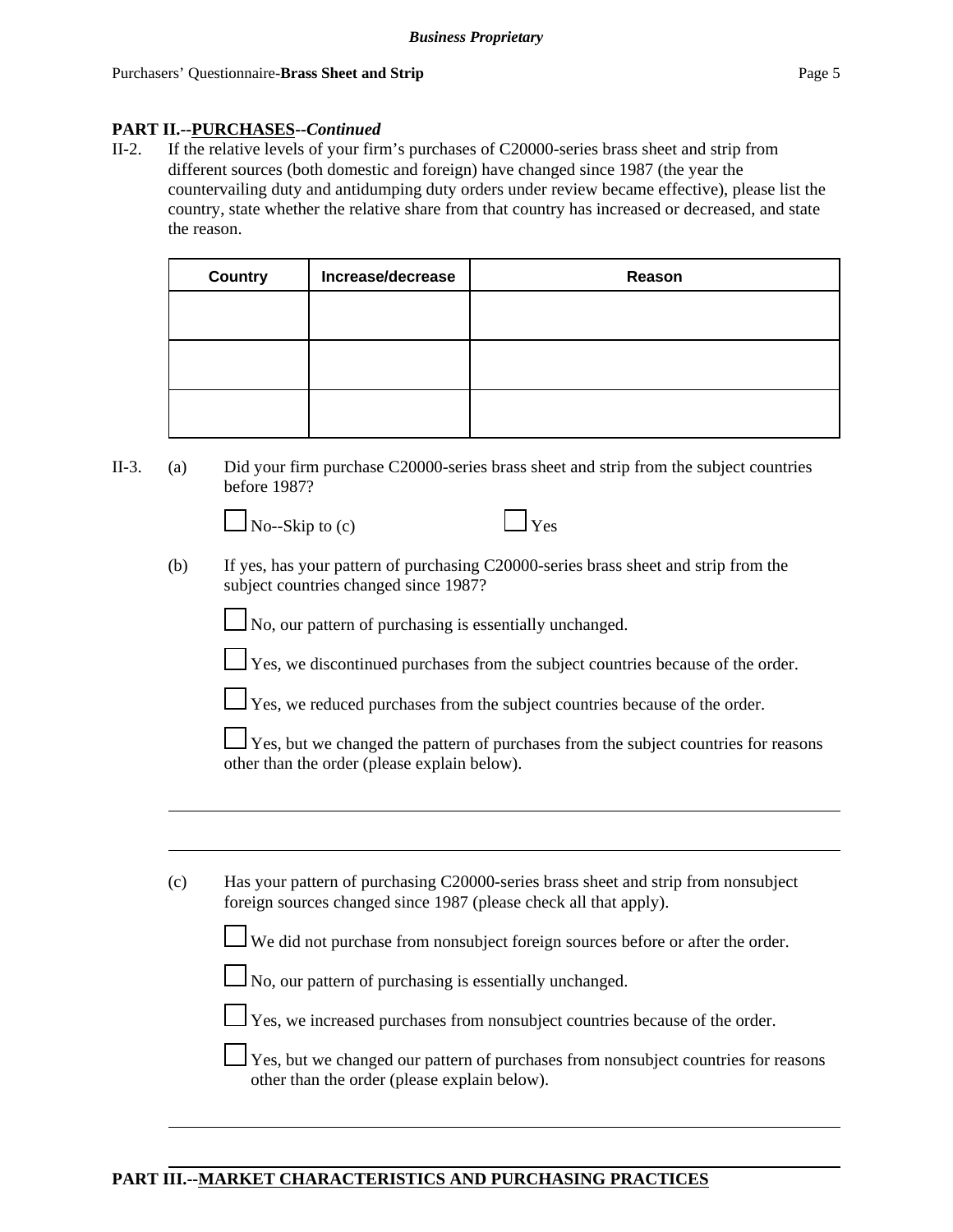III-1. Which of the following best describes your firm as a purchaser of C20000-series brass sheet and strip (check all that apply, noting the specific end uses if known)?

|                                                   | $\blacksquare$ REROLLER (                                                                                                                                                                                                                                                                                         |  |
|---------------------------------------------------|-------------------------------------------------------------------------------------------------------------------------------------------------------------------------------------------------------------------------------------------------------------------------------------------------------------------|--|
|                                                   | $\Box$ END USER ( $\Box$                                                                                                                                                                                                                                                                                          |  |
|                                                   | $\Box$ DISTRIBUTOR (                                                                                                                                                                                                                                                                                              |  |
|                                                   | $\bigcup$ Other (                                                                                                                                                                                                                                                                                                 |  |
|                                                   | (a) If your firm is a reroller, distributor, or reseller of C20000-series brass sheet and strip, what<br>are the major types of consumers to which you sell C20000-series brass sheet and strip?                                                                                                                  |  |
| you purchase C20000-series brass sheet and strip? | (b) Do you compete for sales to your customers with the manufacturers or importers from which                                                                                                                                                                                                                     |  |
| brass sheet and strip.                            | If your firm is an end user of C20000-series brass sheet and strip, list in order of quantity of brass<br>sheet and strip consumed, the top 3 products for which your firm purchases brass sheet and strip<br>as a component part or input. Please indicate what percentage of the total cost is accounted for by |  |
| Product you produce                               | Percent of cost accounted for by brass sheet and strip                                                                                                                                                                                                                                                            |  |
| 2. $\qquad \qquad$                                | 2.                                                                                                                                                                                                                                                                                                                |  |
| 3.                                                |                                                                                                                                                                                                                                                                                                                   |  |
|                                                   |                                                                                                                                                                                                                                                                                                                   |  |
| Increased                                         | 3.<br>(a) If your firm is an end user of C20000-series brass sheet and strip, has the demand for your<br>firm's final products incorporating brass sheet and strip changed since 1999?<br>Unchanged<br>Decreased                                                                                                  |  |
|                                                   | (b) Has this had any effect on your firm's demand for C20000-series brass sheet and strip?                                                                                                                                                                                                                        |  |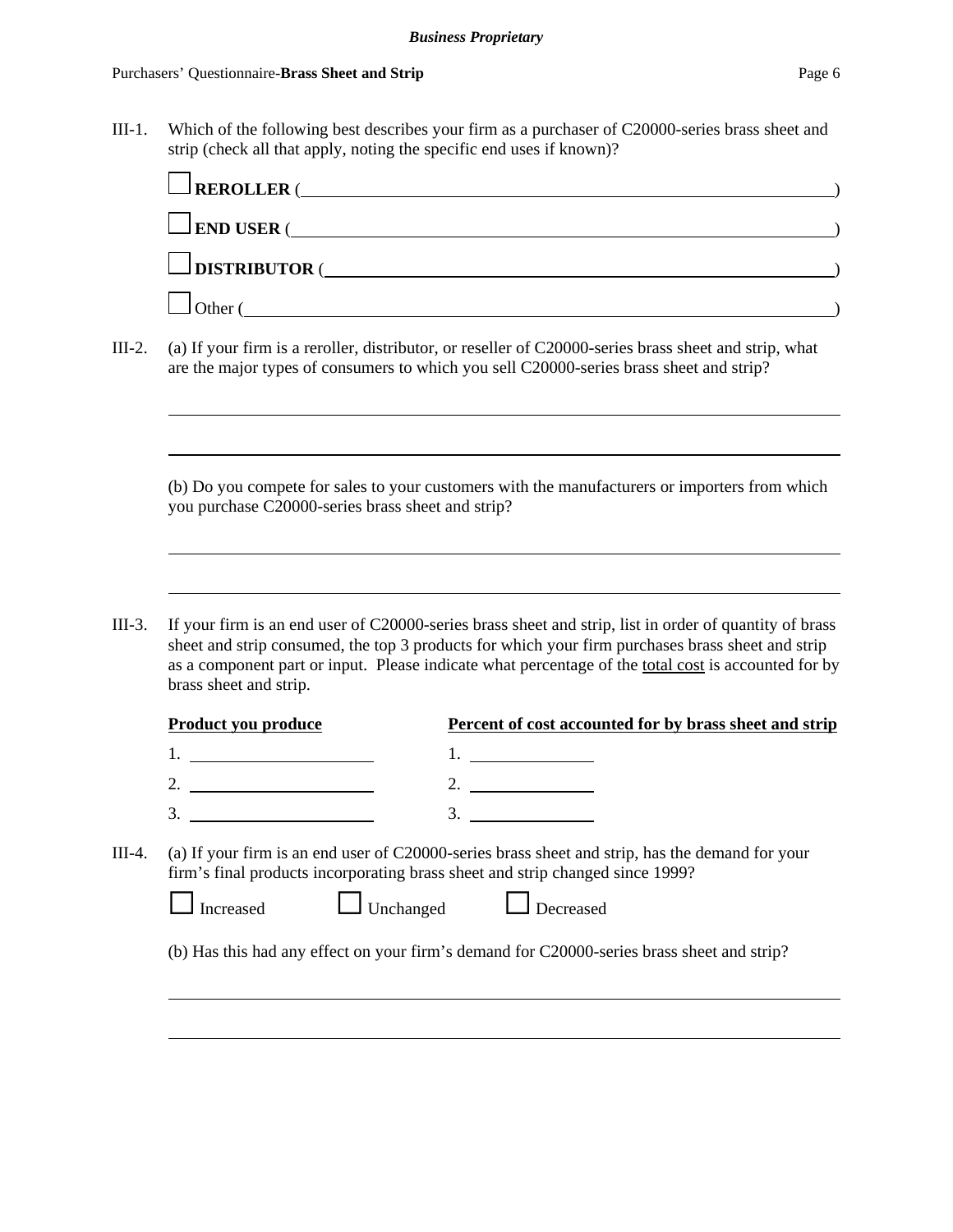| $III-5.$ |                             |                                                 | Have there been any changes in the end uses of C20000-series brass sheet and strip since 1999?                                                                                                                  |
|----------|-----------------------------|-------------------------------------------------|-----------------------------------------------------------------------------------------------------------------------------------------------------------------------------------------------------------------|
|          | $\ln$                       |                                                 | $\exists$ Yes--Discuss the changes, noting the time period in which they occurred.                                                                                                                              |
|          |                             |                                                 |                                                                                                                                                                                                                 |
| III-6.   | the future?                 |                                                 | Do you anticipate any changes in terms of the end uses of C20000-series brass sheet and strip in                                                                                                                |
|          | $\ln$                       |                                                 | $\perp$ Yes--Please describe and identify the time period. Provide any<br>underlying assumptions, along with relevant portions of business plans<br>or other supporting documentation, that address this issue. |
|          |                             |                                                 |                                                                                                                                                                                                                 |
| $III-7.$ | sheet and strip.            |                                                 | (a) Please list in order of importance any products that may be substituted for C20000-series brass                                                                                                             |
|          |                             |                                                 | $(1)$ (1) (2) (2) (3)                                                                                                                                                                                           |
|          | which they are substitutes. |                                                 | (b) For each possible substitute product, please give examples of applications and end uses for                                                                                                                 |
|          |                             |                                                 |                                                                                                                                                                                                                 |
|          | and strip?                  |                                                 | (c) Have changes in the prices of these products affected the price for C20000-series brass sheet                                                                                                               |
|          | N <sub>o</sub>              | Yes-Please explain.                             |                                                                                                                                                                                                                 |
| III-8.   |                             | C20000-series brass sheet and strip since 1999? | Have there been any changes in the number or types of products that can be substituted for                                                                                                                      |
|          | $\Box$ No                   | Yes--Please explain.                            |                                                                                                                                                                                                                 |
|          |                             |                                                 |                                                                                                                                                                                                                 |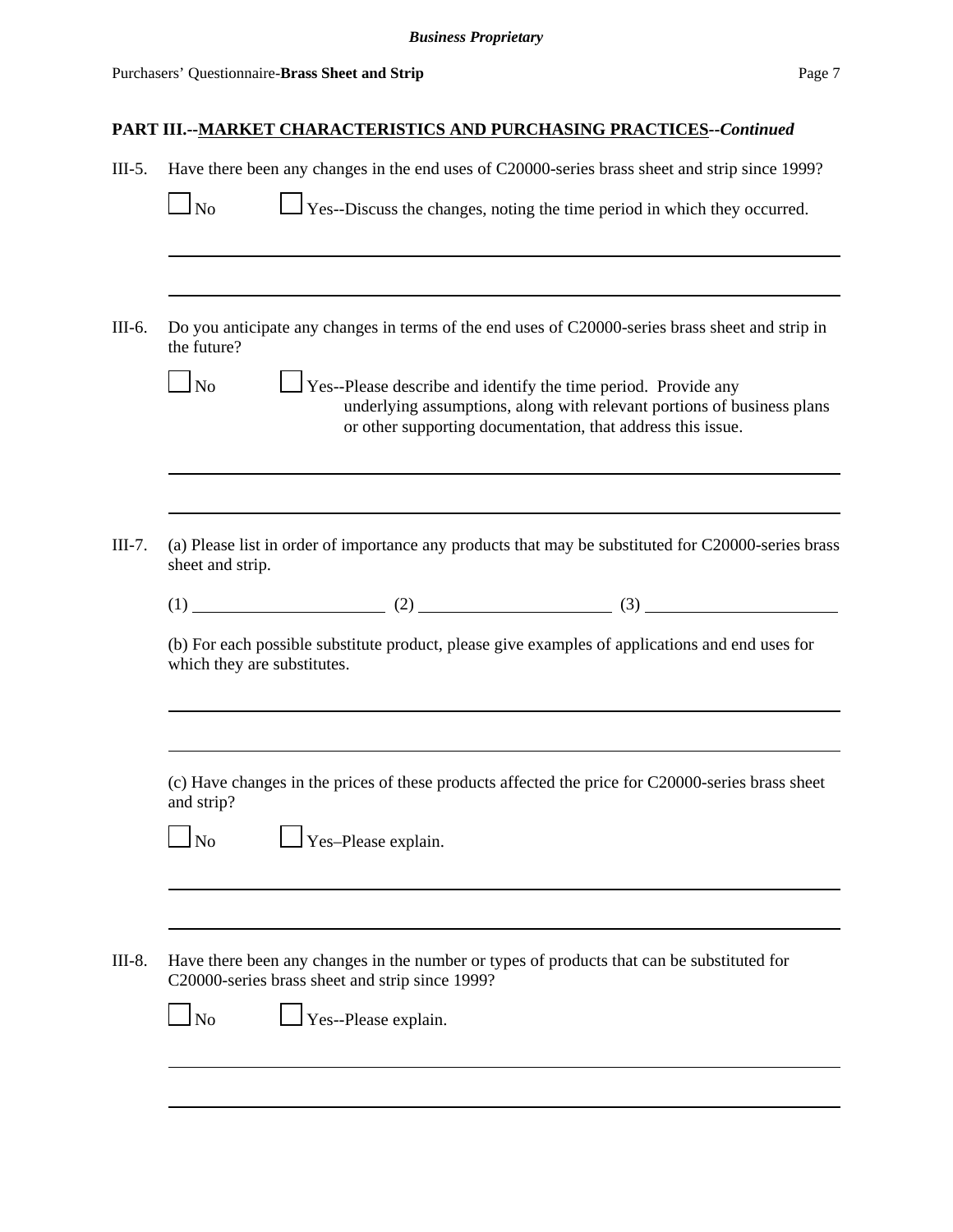| III-9. | Do you anticipate any changes in terms of the substitutability of other products for C20000-series<br>brass sheet and strip in the future?                                                                                                                                                                   |  |  |  |
|--------|--------------------------------------------------------------------------------------------------------------------------------------------------------------------------------------------------------------------------------------------------------------------------------------------------------------|--|--|--|
|        | $\Box$ Yes--Please describe. Provide any underlying assumptions, along with<br><b>No</b><br>relevant portions of business plans or other supporting documentation,<br>that address this issue.                                                                                                               |  |  |  |
|        |                                                                                                                                                                                                                                                                                                              |  |  |  |
|        | III-10. How has demand within the United States (and outside the United States, if known) for C20000-<br>series brass sheet and strip changed since 1999?                                                                                                                                                    |  |  |  |
|        | $\Box$ Unchanged<br>Increased<br>Decreased                                                                                                                                                                                                                                                                   |  |  |  |
|        | Other (describe) _                                                                                                                                                                                                                                                                                           |  |  |  |
|        | What were the principal factors affecting changes in demand?                                                                                                                                                                                                                                                 |  |  |  |
|        |                                                                                                                                                                                                                                                                                                              |  |  |  |
|        |                                                                                                                                                                                                                                                                                                              |  |  |  |
|        | III-11. Do you anticipate any future changes in C20000-series brass sheet and strip demand in the United<br>States and, if known, the rest of the world?                                                                                                                                                     |  |  |  |
|        | N <sub>0</sub><br>Yes--Please describe and identify the time period. Provide any<br>underlying assumptions, along with relevant portions of business plans<br>or other supporting documentation, that address this issue.                                                                                    |  |  |  |
|        |                                                                                                                                                                                                                                                                                                              |  |  |  |
|        |                                                                                                                                                                                                                                                                                                              |  |  |  |
|        |                                                                                                                                                                                                                                                                                                              |  |  |  |
|        | III-12. Please provide as separate attachments to this request any studies, surveys, etc., that you are<br>aware of that quantify and/or otherwise discuss C20000-series brass sheet and strip demand<br>and/or factors affecting $C20000$ -series brass sheet and strip demand in the (1) United States (2) |  |  |  |

and/or factors affecting C20000-series brass sheet and strip demand in the (1) United States, (2) each of the major producing/consuming countries, including those subject to this review, and (3) the world as a whole. Of particular interest is such data on an annual basis from 1999 to the present and forecasts of these demand data.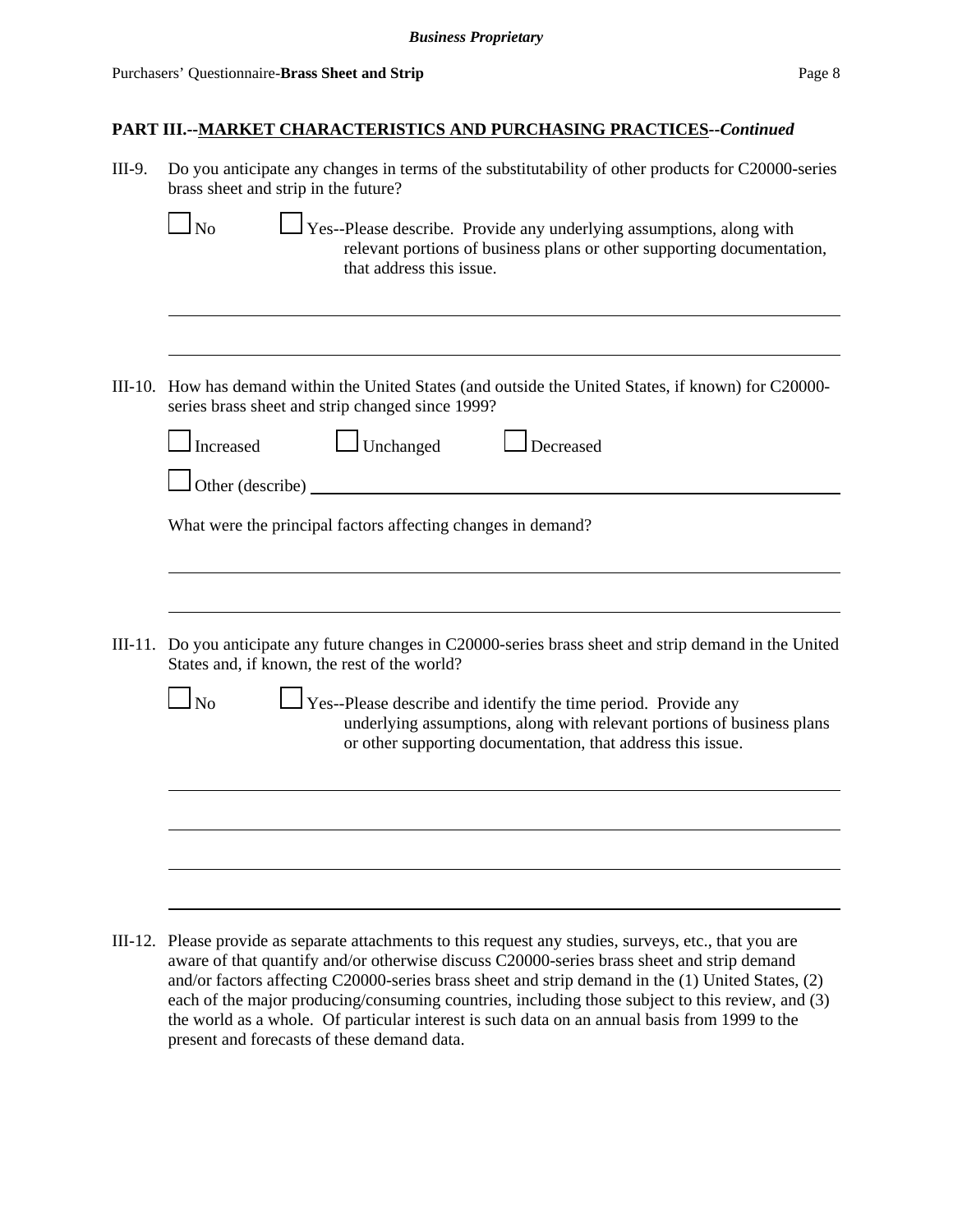III-13. Have any changes occurred in any factors affecting supply (e.g., changes in availability or prices of raw materials, energy or labor; transportation conditions; production capacity and/or methods of production; technology; export markets; or alternative production opportunities) that affected the availability of U.S.-produced C20000-series brass sheet and strip in the U.S. market since 1999?

- $\Box$  Yes--Please note the time period(s) of any such changes, the factors(s) involved, and the impact such changes had on your shipment volumes and prices.
- III-14. Is buying a product that is produced in the United States an important factor in your firm's purchases of C20000-series brass sheet and strip (please check ALL that apply)?

- Yes--Purchases of domestic product are required by law or regulation (for example, government purchases under "Buy American" provisions). This involves supercent of all purchases of C20000-series brass sheet and strip.
- Yes--Purchases of domestic product are not required by law or regulation, but are by your customers. This involves percent of all purchases of C20000-series brass sheet and strip.
- Yes--Purchases of domestic product are required for other reasons (please specify these reasons below). This involves percent of all purchases of C20000-series brass sheet and strip.
- III-15. (a) Is the C20000-series brass sheet and strip market subject to business cycles or conditions of competition distinctive to C20000-series brass sheet and strip?

| Ńо | $\Box$ Yes--Please explain and p |  |  |
|----|----------------------------------|--|--|
|----|----------------------------------|--|--|

 $\blacksquare$ 

provide estimates of the duration of any such cycle.

(b) Has the emergence of new markets for C20000-series brass sheet and strip since 1999 affected the business cycles or conditions of competition distinctive to brass sheet and strip?

 $\Box$  No  $\Box$  Yes--Please explain any such changes.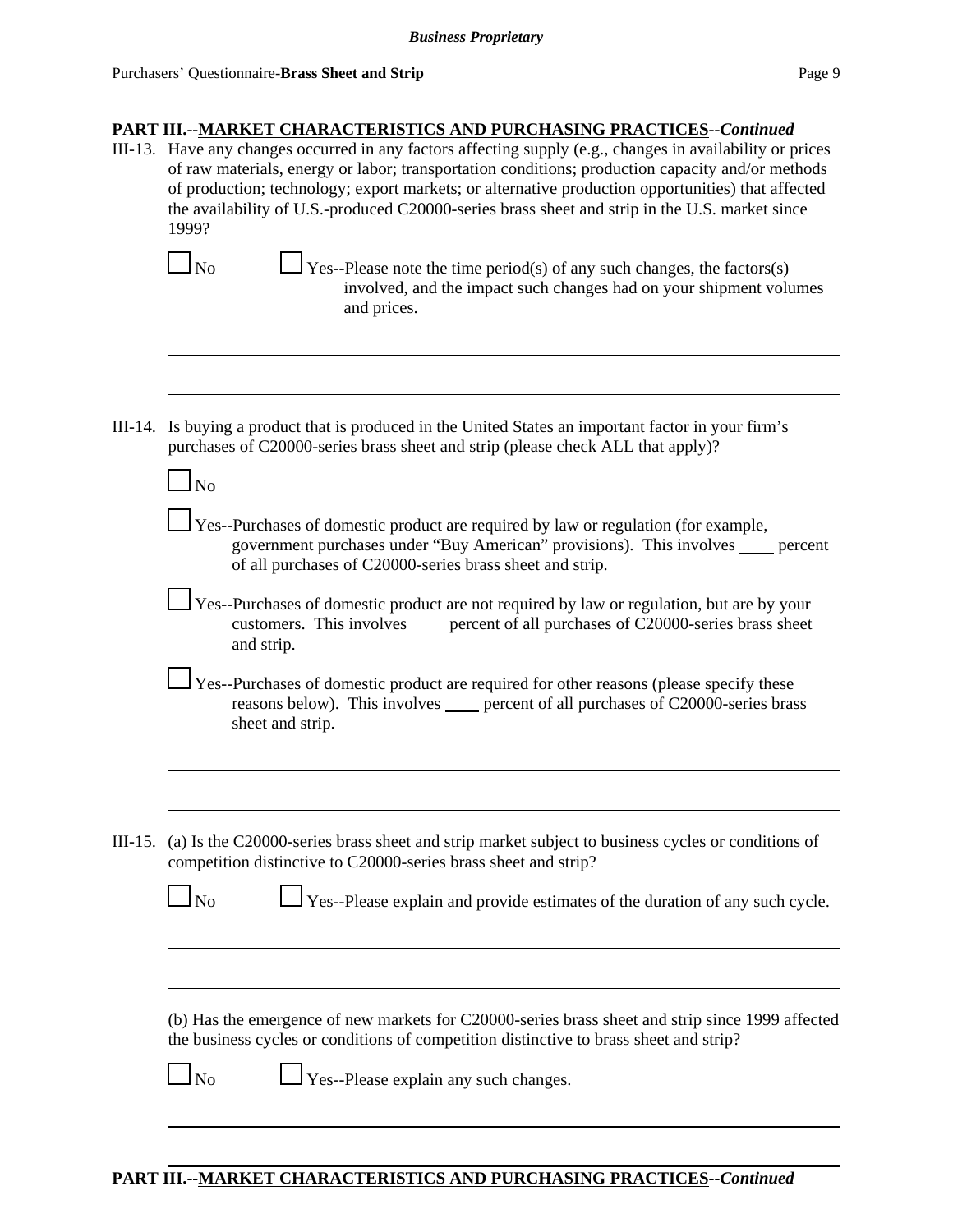| Purchasers' Questionnaire-Brass Sheet and Strip | Page 10 |
|-------------------------------------------------|---------|
|                                                 |         |

| III-16. Who are your major competitors?                                                                                                                                                                                            |  |  |  |  |  |  |
|------------------------------------------------------------------------------------------------------------------------------------------------------------------------------------------------------------------------------------|--|--|--|--|--|--|
|                                                                                                                                                                                                                                    |  |  |  |  |  |  |
| III-17. Does your firm, and to the extent that you know, do your customers make purchasing decisions<br>involving C20000-series brass sheet and strip based on the producer of the brass sheet and strip<br>you purchase?          |  |  |  |  |  |  |
| $\Box$ Sometimes $\Box$ Never<br>$\Box$ Usually<br>$\Box$ Always<br>Your firm:                                                                                                                                                     |  |  |  |  |  |  |
| $\Box$ Sometimes $\Box$ Never<br>$\Box$ Usually<br>$\Box$ Always<br>Your customers:                                                                                                                                                |  |  |  |  |  |  |
| If at least sometimes, please discuss how your firm or your customers determine the producer and<br>why this information is important.                                                                                             |  |  |  |  |  |  |
| <u> 1980 - John Stein, amerikansk politiker (</u><br>Your firm:                                                                                                                                                                    |  |  |  |  |  |  |
|                                                                                                                                                                                                                                    |  |  |  |  |  |  |
|                                                                                                                                                                                                                                    |  |  |  |  |  |  |
|                                                                                                                                                                                                                                    |  |  |  |  |  |  |
| III-18. Does your firm, and to the extent that you know, do your customers make purchasing decisions<br>involving C20000-series brass sheet and strip based on the country of origin of the brass sheet<br>and strip you purchase? |  |  |  |  |  |  |
| $\Box$ Sometimes $\Box$ Never<br>$\Box$ Usually<br><b>Always</b><br>Your firm:                                                                                                                                                     |  |  |  |  |  |  |
| $\Box$ Sometimes $\Box$ Never<br>$\Box$ Usually<br>$\Box$ Always<br>Your customers:                                                                                                                                                |  |  |  |  |  |  |
| If at least sometimes, please discuss how your firm or your customers determine the source and<br>why this information is important.                                                                                               |  |  |  |  |  |  |
| Your firm:                                                                                                                                                                                                                         |  |  |  |  |  |  |
|                                                                                                                                                                                                                                    |  |  |  |  |  |  |
|                                                                                                                                                                                                                                    |  |  |  |  |  |  |
|                                                                                                                                                                                                                                    |  |  |  |  |  |  |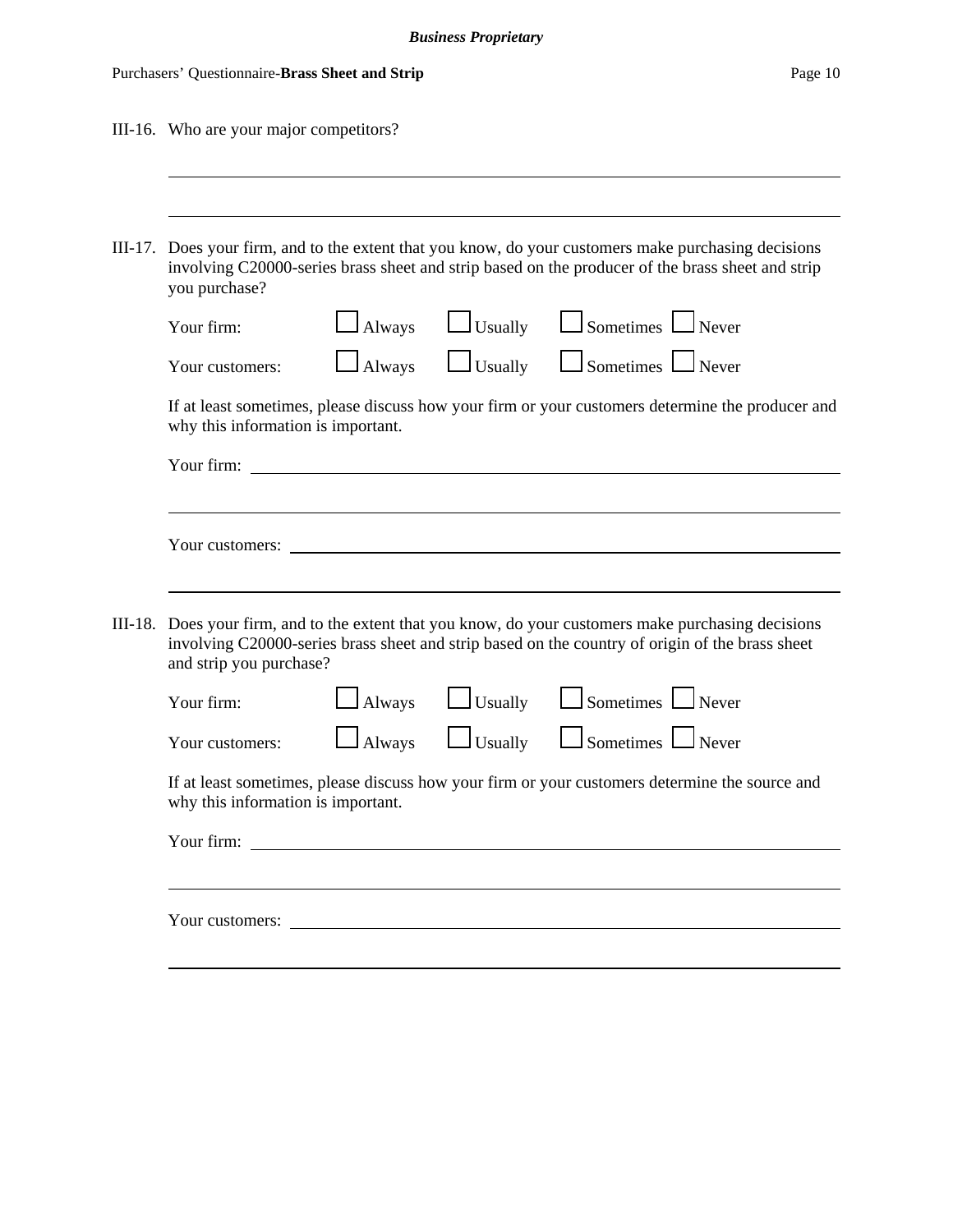|           | III-19. (a) How frequently do you make purchases?                                                                                                                                                                               |  |  |  |  |  |  |  |
|-----------|---------------------------------------------------------------------------------------------------------------------------------------------------------------------------------------------------------------------------------|--|--|--|--|--|--|--|
|           | $\Box$ Weekly $\Box$ Monthly $\Box$ Quarterly $\Box$ Annually<br>Daily                                                                                                                                                          |  |  |  |  |  |  |  |
|           | Other (specify)                                                                                                                                                                                                                 |  |  |  |  |  |  |  |
|           | (b) Do you expect this purchasing pattern to change in the next two years?                                                                                                                                                      |  |  |  |  |  |  |  |
|           | $\Box$ No<br>Yes--How and why do you expect these changes to occur?                                                                                                                                                             |  |  |  |  |  |  |  |
|           |                                                                                                                                                                                                                                 |  |  |  |  |  |  |  |
|           |                                                                                                                                                                                                                                 |  |  |  |  |  |  |  |
|           | III-20. How many suppliers do you generally contact before making a purchase?                                                                                                                                                   |  |  |  |  |  |  |  |
|           |                                                                                                                                                                                                                                 |  |  |  |  |  |  |  |
| $III-21.$ | (a) Do purchases of C20000-series brass sheet and strip usually involve negotiations between<br>supplier and purchaser?                                                                                                         |  |  |  |  |  |  |  |
|           | $\log$<br>$\perp$ Yes--Please describe these negotiations. In your response, please comment                                                                                                                                     |  |  |  |  |  |  |  |
|           | on whether purchasers generally quote competing prices as part of the<br>negotiation process.                                                                                                                                   |  |  |  |  |  |  |  |
|           |                                                                                                                                                                                                                                 |  |  |  |  |  |  |  |
|           | (b) Does your firm tend to vary its purchases from a given supplier within a specified time period<br>based on the price offered for that period?                                                                               |  |  |  |  |  |  |  |
|           | Yes--Specify the time period.<br>N <sub>o</sub>                                                                                                                                                                                 |  |  |  |  |  |  |  |
|           |                                                                                                                                                                                                                                 |  |  |  |  |  |  |  |
|           | III-22. Have you changed suppliers in the last 5 years?                                                                                                                                                                         |  |  |  |  |  |  |  |
|           |                                                                                                                                                                                                                                 |  |  |  |  |  |  |  |
|           | $\overline{\phantom{a}}$ No<br>Yes--Please list the supplier or suppliers and indicate whether the firm was<br>added or dropped as a supplier. Also give the reasons for the change<br>and how frequently you change suppliers. |  |  |  |  |  |  |  |
|           |                                                                                                                                                                                                                                 |  |  |  |  |  |  |  |
|           |                                                                                                                                                                                                                                 |  |  |  |  |  |  |  |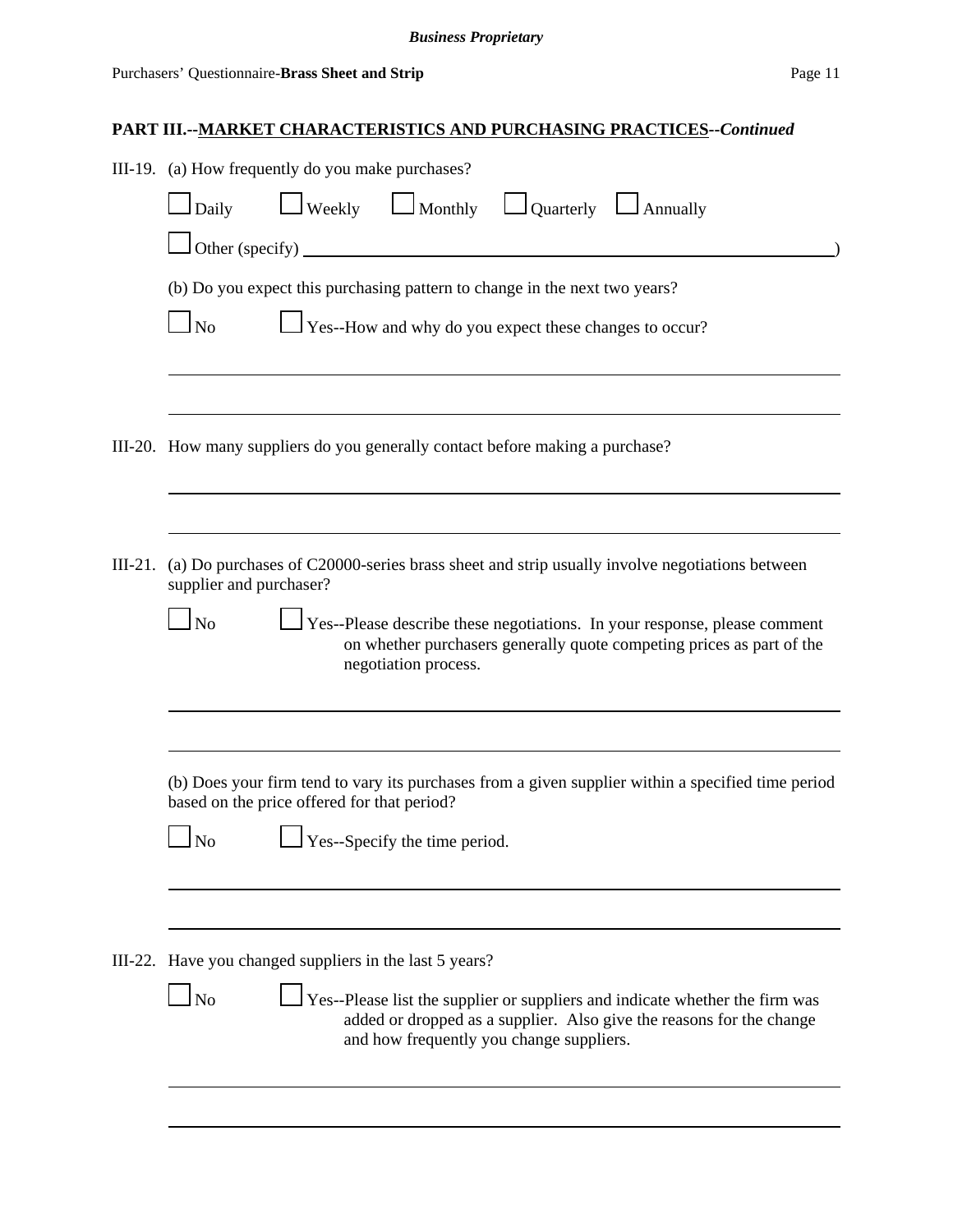|           | III-23. (a) Are you aware of any new suppliers, either foreign or domestic, that have entered the market<br>in the last 5 years?                                                                                                         |  |  |  |  |  |  |  |
|-----------|------------------------------------------------------------------------------------------------------------------------------------------------------------------------------------------------------------------------------------------|--|--|--|--|--|--|--|
|           | $\Box$ Yes--Please identify the firms and indicate how you become aware of them.<br>$\log$                                                                                                                                               |  |  |  |  |  |  |  |
|           | (b) Do you expect new C20000-series brass sheet and strip suppliers to enter the market in the<br>future?                                                                                                                                |  |  |  |  |  |  |  |
|           | $\Box$ No<br>Yes--Please provide details, noting the specific future time period in your<br>response.                                                                                                                                    |  |  |  |  |  |  |  |
|           |                                                                                                                                                                                                                                          |  |  |  |  |  |  |  |
|           | III-24. Do you require your suppliers to become certified or prequalified with respect to the quality,<br>chemistry, strength, or other performance characteristic of the C20000-series brass sheet and strip<br>they sell to your firm? |  |  |  |  |  |  |  |
|           | $\Box$ Yes- _____ percent of purchases in 2004<br>$\Box$ Yes-all purchases<br>$\Box$ No                                                                                                                                                  |  |  |  |  |  |  |  |
|           | Please provide a general description of the certification or qualification process and the time<br>required.                                                                                                                             |  |  |  |  |  |  |  |
|           |                                                                                                                                                                                                                                          |  |  |  |  |  |  |  |
| $III-25.$ | Briefly describe the factors that you consider when qualifying a new supplier (e.g., quality of<br>product, reliability of supplier, etc.) and estimate the time it takes to certify or qualify a new<br>supplier.                       |  |  |  |  |  |  |  |
|           |                                                                                                                                                                                                                                          |  |  |  |  |  |  |  |
|           | III-26. Since 1999, have any domestic or foreign producers failed in their attempts to certify or qualify<br>their C20000-series brass sheet and strip with your firm or have any producers lost their approved<br>status?               |  |  |  |  |  |  |  |
|           | $\Box$ No<br>Yes--Please identify these firms, the countries where they are located, and<br>the reasons why they failed the certification/qualification process.                                                                         |  |  |  |  |  |  |  |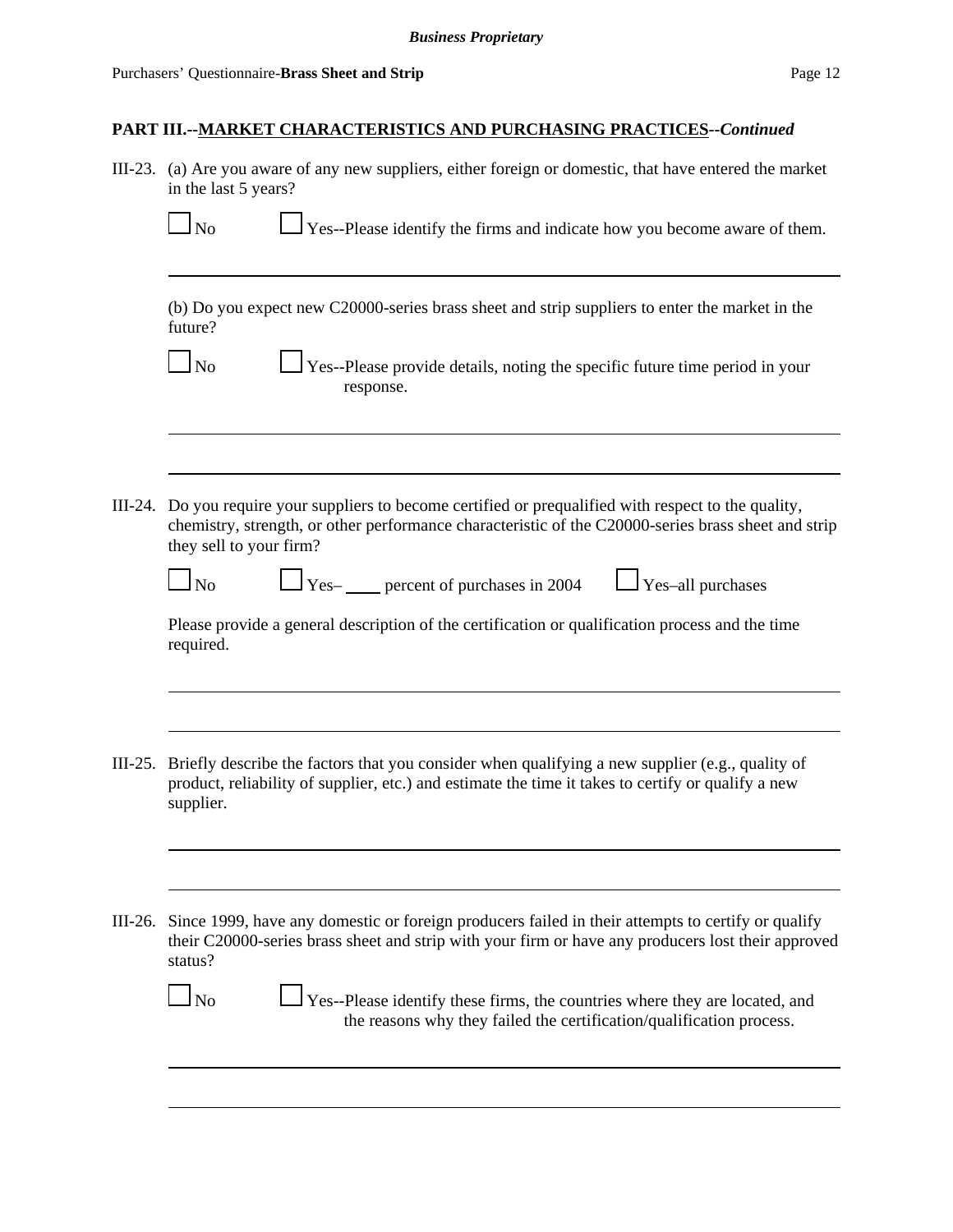III-27. (a) For the factors listed below, please rate each in terms of its importance in your purchase decision for C20000-series brass sheet and strip.

|                                                           | VERY<br>IMPORTANT | <b>SOMEWHAT</b><br>IMPORTANT | NOT<br><b>IMPORTANT</b> |
|-----------------------------------------------------------|-------------------|------------------------------|-------------------------|
| Availability                                              |                   |                              |                         |
|                                                           |                   |                              |                         |
| Delivery time                                             |                   |                              |                         |
| Discounts offered                                         |                   |                              |                         |
| Extension of credit $\dots\dots\dots\dots\dots\dots$      |                   |                              |                         |
| Minimum qty requirements 1                                |                   |                              |                         |
| Packaging                                                 |                   |                              |                         |
| Price                                                     |                   |                              |                         |
| Product consistency                                       |                   |                              |                         |
| Product range $\ldots \ldots \ldots \ldots \ldots \ldots$ |                   |                              |                         |
| Quality meets industry standards                          |                   |                              |                         |
| Quality exceeds industry standards                        |                   |                              |                         |
| Reliability of supply                                     |                   |                              |                         |
| Surface finish                                            |                   |                              |                         |
| Technical support/service                                 |                   |                              |                         |
| U.S. transportation costs                                 |                   |                              |                         |
| Other (specify):                                          |                   |                              |                         |
|                                                           |                   |                              |                         |
|                                                           |                   |                              |                         |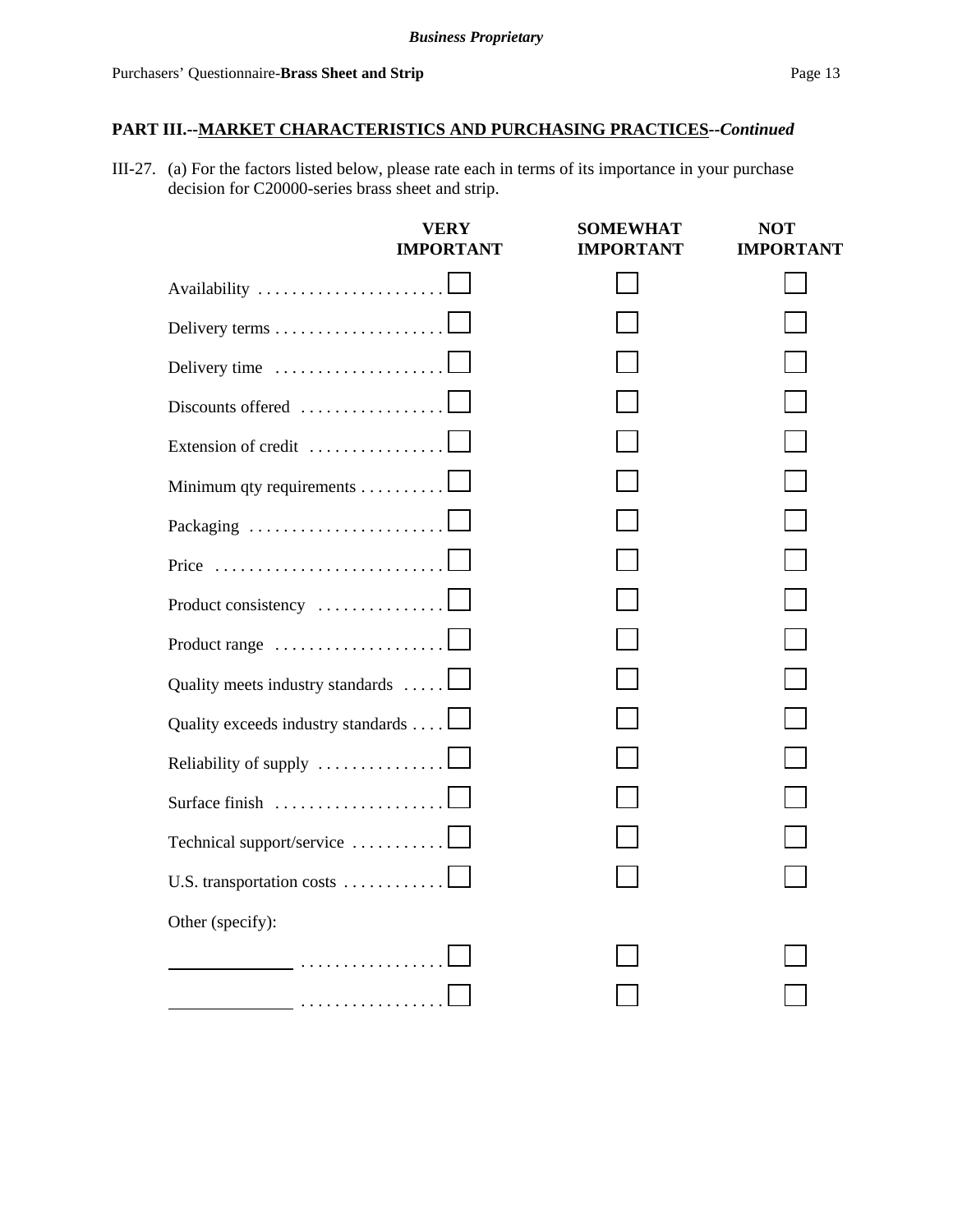|         | III-27. (b) Please list, in order of their importance, the three major factors generally considered by your<br>firm in deciding from whom to purchase C20000-series brass sheet and strip for any one order<br>(examples include current availability, extension of credit, prearranged contracts, price, quality<br>exceeding specifications or industry standards, range of supplier's product line, traditional<br>supplier, etc.). |                                                                           |                                                                                                                                                                                                                                                                                                                                                                                  |                                                                                                                                                                                                                                                                                                                        |  |  |
|---------|----------------------------------------------------------------------------------------------------------------------------------------------------------------------------------------------------------------------------------------------------------------------------------------------------------------------------------------------------------------------------------------------------------------------------------------|---------------------------------------------------------------------------|----------------------------------------------------------------------------------------------------------------------------------------------------------------------------------------------------------------------------------------------------------------------------------------------------------------------------------------------------------------------------------|------------------------------------------------------------------------------------------------------------------------------------------------------------------------------------------------------------------------------------------------------------------------------------------------------------------------|--|--|
|         |                                                                                                                                                                                                                                                                                                                                                                                                                                        |                                                                           |                                                                                                                                                                                                                                                                                                                                                                                  |                                                                                                                                                                                                                                                                                                                        |  |  |
|         |                                                                                                                                                                                                                                                                                                                                                                                                                                        |                                                                           |                                                                                                                                                                                                                                                                                                                                                                                  |                                                                                                                                                                                                                                                                                                                        |  |  |
|         |                                                                                                                                                                                                                                                                                                                                                                                                                                        |                                                                           |                                                                                                                                                                                                                                                                                                                                                                                  | 3.                                                                                                                                                                                                                                                                                                                     |  |  |
|         |                                                                                                                                                                                                                                                                                                                                                                                                                                        |                                                                           | Other factors or comments:                                                                                                                                                                                                                                                                                                                                                       |                                                                                                                                                                                                                                                                                                                        |  |  |
|         | brass sheet and strip?                                                                                                                                                                                                                                                                                                                                                                                                                 |                                                                           | III-28. What characteristics does your firm consider when determining the quality of C20000-series                                                                                                                                                                                                                                                                               |                                                                                                                                                                                                                                                                                                                        |  |  |
|         |                                                                                                                                                                                                                                                                                                                                                                                                                                        |                                                                           |                                                                                                                                                                                                                                                                                                                                                                                  |                                                                                                                                                                                                                                                                                                                        |  |  |
|         | lowest price?                                                                                                                                                                                                                                                                                                                                                                                                                          |                                                                           |                                                                                                                                                                                                                                                                                                                                                                                  | III-29. How often does your firm purchase the C20000-series brass sheet and strip that is offered at the                                                                                                                                                                                                               |  |  |
|         | $\Box$ Always                                                                                                                                                                                                                                                                                                                                                                                                                          | $\Box$ Usually                                                            | Sometimes Rever                                                                                                                                                                                                                                                                                                                                                                  |                                                                                                                                                                                                                                                                                                                        |  |  |
|         |                                                                                                                                                                                                                                                                                                                                                                                                                                        |                                                                           | have a significant impact on prices. A price leader does not necessarily have to be the lowest<br>priced supplier. For those firms identified as a price leader, please specify the time period in<br>which a price change was communicated, whether the price change was upward or downward,<br>and whether it covered a specific geographic region or a specific product type. | III-30. Please list the names of any firms you considered price leaders in the C20000-series brass sheet<br>and strip market since 1999. A price leader is defined as (1) one or more firms that initiate a price<br>change, either upward or downward, that is followed by other firms, or (2) one or more firms that |  |  |
|         |                                                                                                                                                                                                                                                                                                                                                                                                                                        | III-31. Please describe how the above firm(s) exhibited price leadership. |                                                                                                                                                                                                                                                                                                                                                                                  |                                                                                                                                                                                                                                                                                                                        |  |  |
|         |                                                                                                                                                                                                                                                                                                                                                                                                                                        |                                                                           |                                                                                                                                                                                                                                                                                                                                                                                  |                                                                                                                                                                                                                                                                                                                        |  |  |
| III-32. | change?                                                                                                                                                                                                                                                                                                                                                                                                                                |                                                                           | How frequently does the price of the C20000-series brass sheet and strip you are purchasing                                                                                                                                                                                                                                                                                      |                                                                                                                                                                                                                                                                                                                        |  |  |
|         |                                                                                                                                                                                                                                                                                                                                                                                                                                        |                                                                           |                                                                                                                                                                                                                                                                                                                                                                                  |                                                                                                                                                                                                                                                                                                                        |  |  |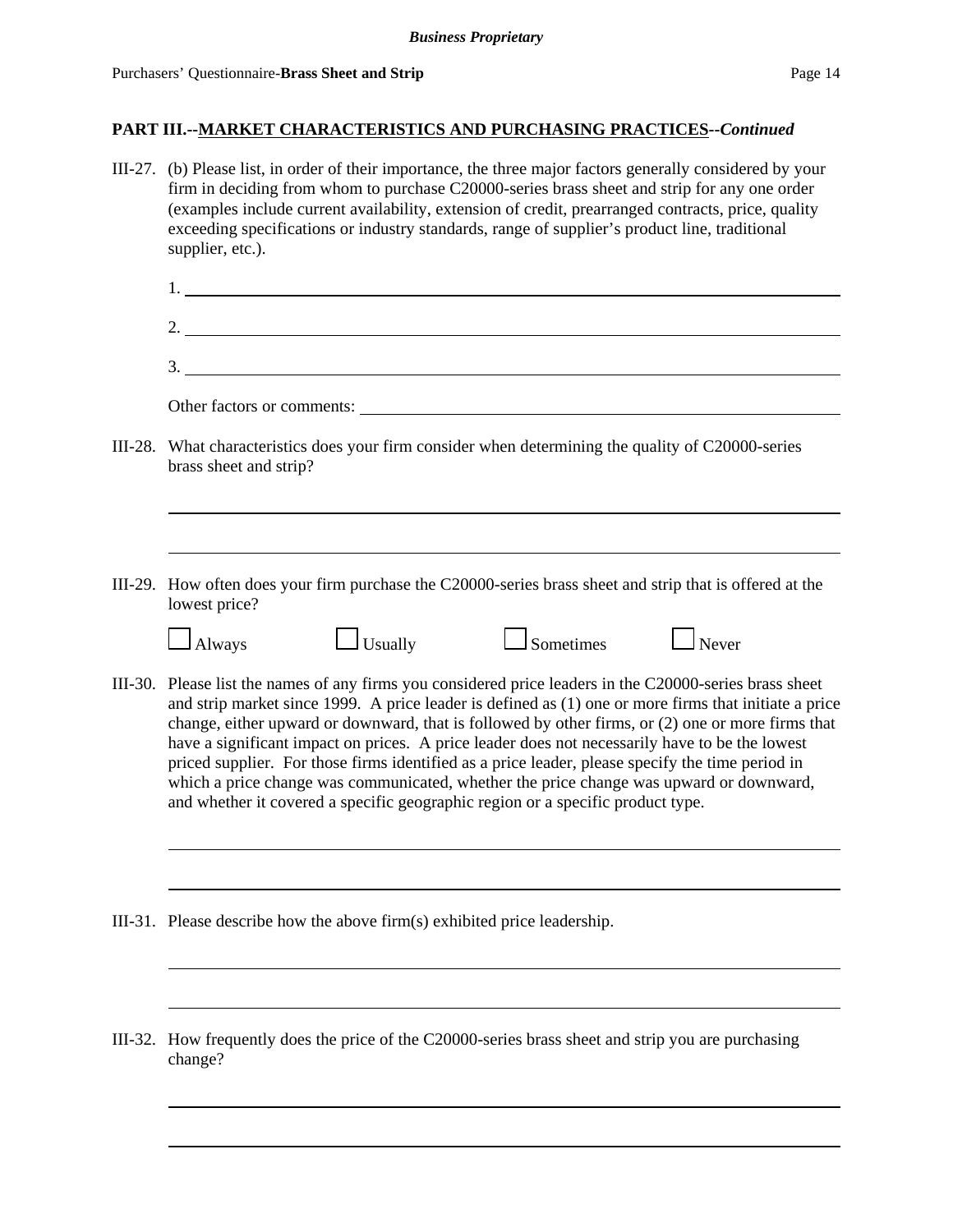III-33. Does your firm purchase C20000-series brass sheet and strip over the internet?

No  $\Box$  Yes--Please describe, noting the estimated percentage of your firm's total purchases of brass sheet and strip in 2004 accounted for by internet purchases.

III-34. (a) As an attachment to this questionnaire, please identify and discuss any improvements/changes in the U.S. C20000-series brass sheet and strip industry since 1999 and explain fully, to the extent possible, the factor(s), including the order(s) under review, that was/(were) responsible for each improvement/change.

(b) Please also discuss fully, to the extent possible, any improvements/changes that you anticipate in the future in the U.S. C20000-series brass sheet and strip industry. Identify the specific future time period covered in your response, and discuss the factors that you believe would be responsible for each improvement/change.

III-35. What do you think will be the likely effects of any revocation of the countervailing duty and antidumping duty orders for imports of C20000-series brass sheet and strip from the subject countries? As appropriate, please discuss any potential effects of revocation of the countervailing duty and antidumping duty orders on (1) the future activities of your firm and (2) the U.S. market as a whole. Please note the future time period to which you are referring. Attach additional pages if necessary.

(1) Activities of your firm:

(2) Entire U.S. market: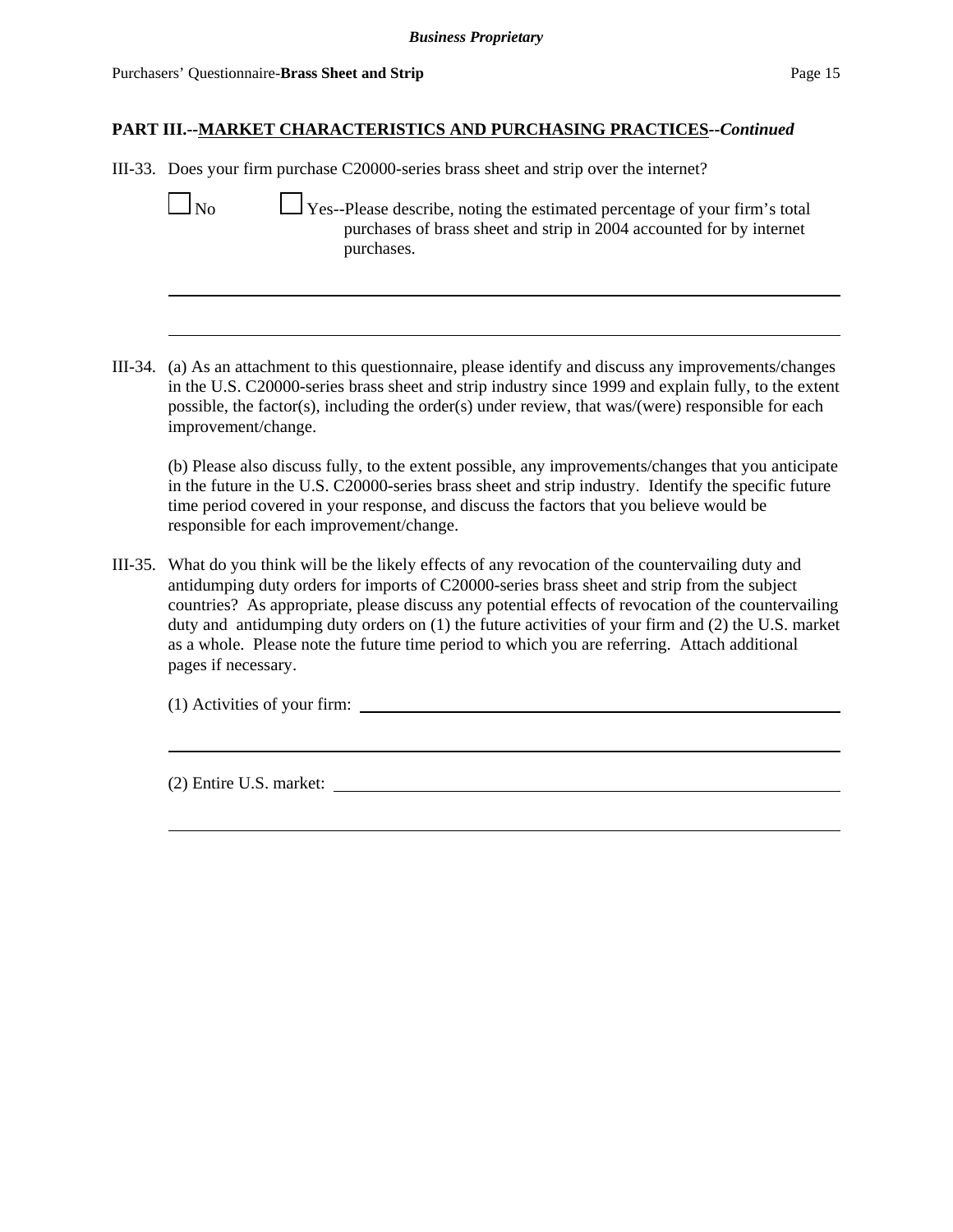IV-1. Please indicate the countries of origin for C20000-series brass sheet and strip for which your firm has actual marketing/pricing knowledge.

| United States                          | $\Box$ Germany |
|----------------------------------------|----------------|
| $l$ Brazil                             | $\Box$ Italy   |
| $\Box$ Canada                          | $\Box$ Japan   |
| $I$ France                             |                |
| $\Box$ Other countries (Please specify |                |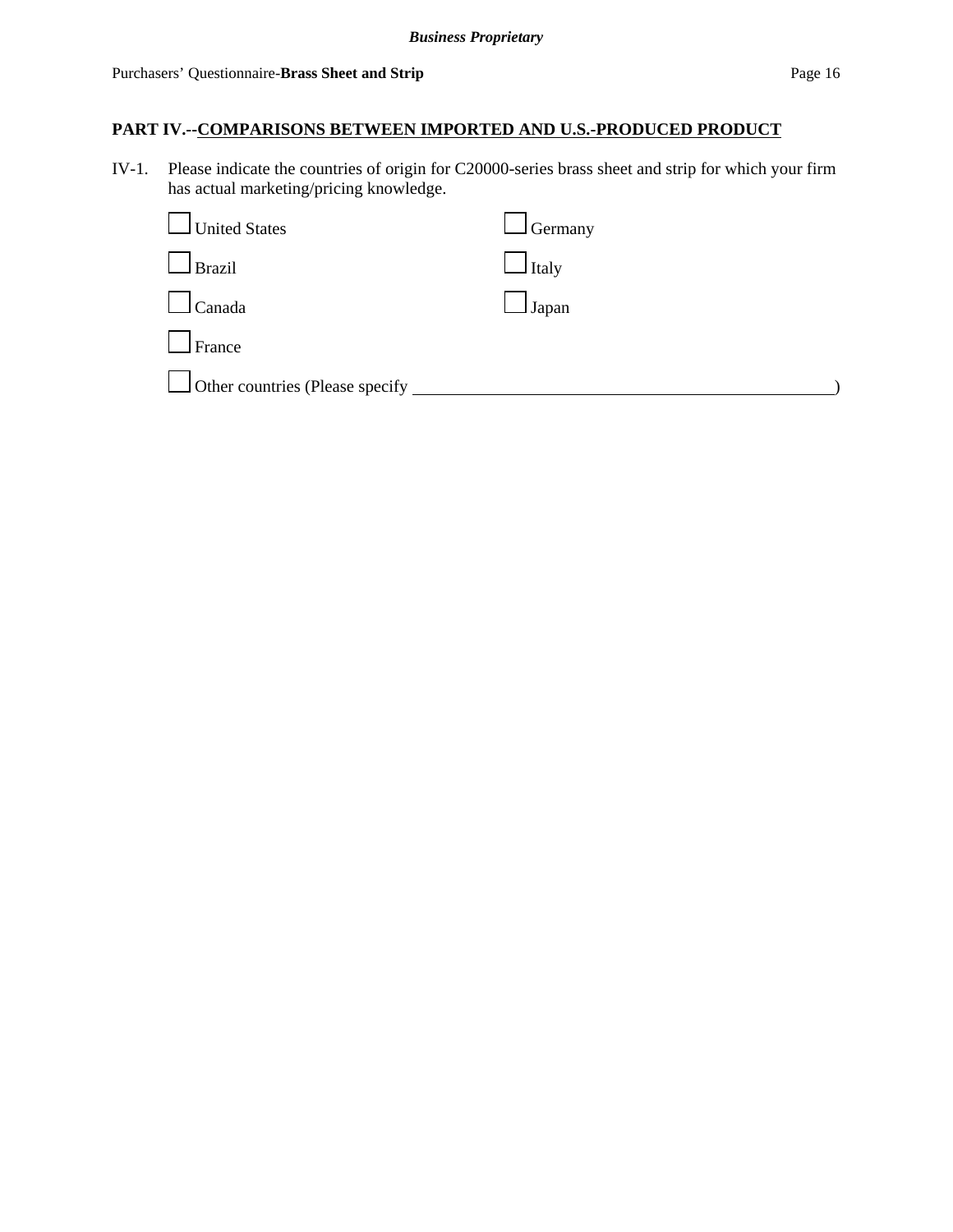IV-2. Is C20000-series brass sheet and strip produced in the United States and in other countries used interchangeably (i.e., can it physically be used in the same applications)? Please indicate below, using "A" to indicate that the products from a specified country-pair are *always* interchangeable, "F" to indicate that the products are *frequently* interchangeable,"S" to indicate that the products are *sometimes* interchangeable,"N" to indicate that the products are *never* interchangeable, and "0" to indicate *no familiarity* with products from a specified country-pair.<sup>1</sup>

| Country-<br>pair        | United<br><b>States</b> | <b>Brazil</b> | Canada | France | Germany | Italy | Japan | Other<br>countries |
|-------------------------|-------------------------|---------------|--------|--------|---------|-------|-------|--------------------|
| United<br><b>States</b> |                         |               |        |        |         |       |       |                    |
| <b>Brazil</b>           |                         |               |        |        |         |       |       |                    |
| Canada                  |                         |               |        |        |         |       |       |                    |
| France                  |                         |               |        |        |         |       |       |                    |
| Germany                 |                         |               |        |        |         |       |       |                    |
| Italy                   |                         |               |        |        |         |       |       |                    |
| Japan                   |                         |               |        |        |         |       |       |                    |

 <sup>1</sup> For any country-pair producing C20000-series brass sheet and strip which is *sometimes or never* used interchangeably, please explain the factors that limit or preclude interchangeable use: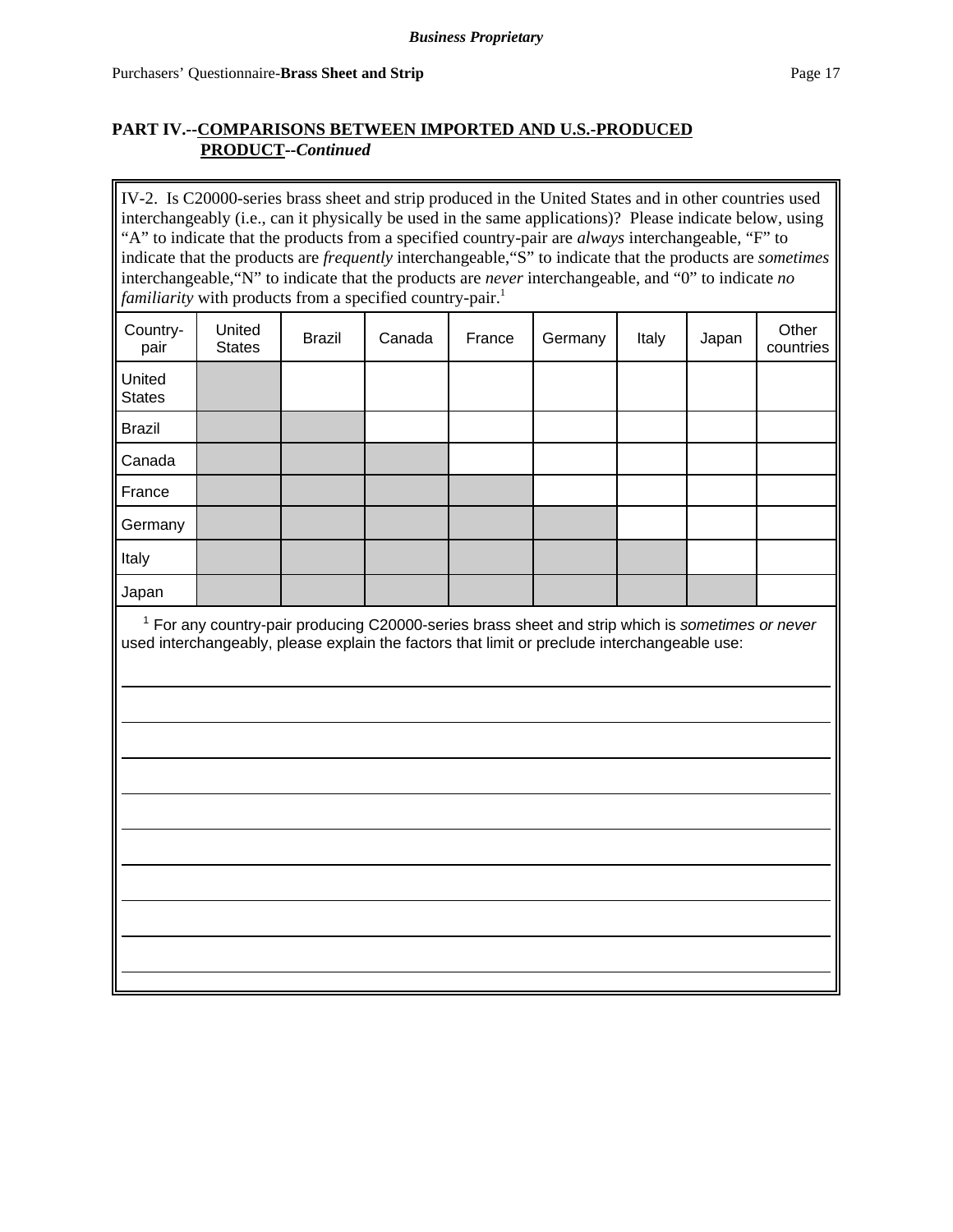- IV-3. Do you or your customers ever specifically order C20000-series brass sheet and strip from one country in particular over other possible sources of supply?
	- $\Box$  No  $\Box$  Yes--Please identify all relevant countries (including the United States and both subject and nonsubject foreign countries) from which you or your customers prefer to order, and indicate why C20000-series brass sheet and strip from these countries is preferred over product from other countries (please note the specific product in your response).
- IV-4. Are certain grades/types/sizes of C20000-series brass sheet and strip available from only a single source (domestic or foreign, including both subject and nonsubject countries)?

| $\Box$ No | $\Box$ Yes--Please identify the source and the grade/type/size. |
|-----------|-----------------------------------------------------------------|
|-----------|-----------------------------------------------------------------|

IV-5. If you purchased C20000-series brass sheet and strip from one source although a comparable product was available from another source at a lower price, please explain your reasons for doing so (please specify by country, including the United States and both subject and nonsubject foreign countries). Possibilities might include transaction characteristics such as length of time to fill orders, minimum order size, reliability of supply, etc.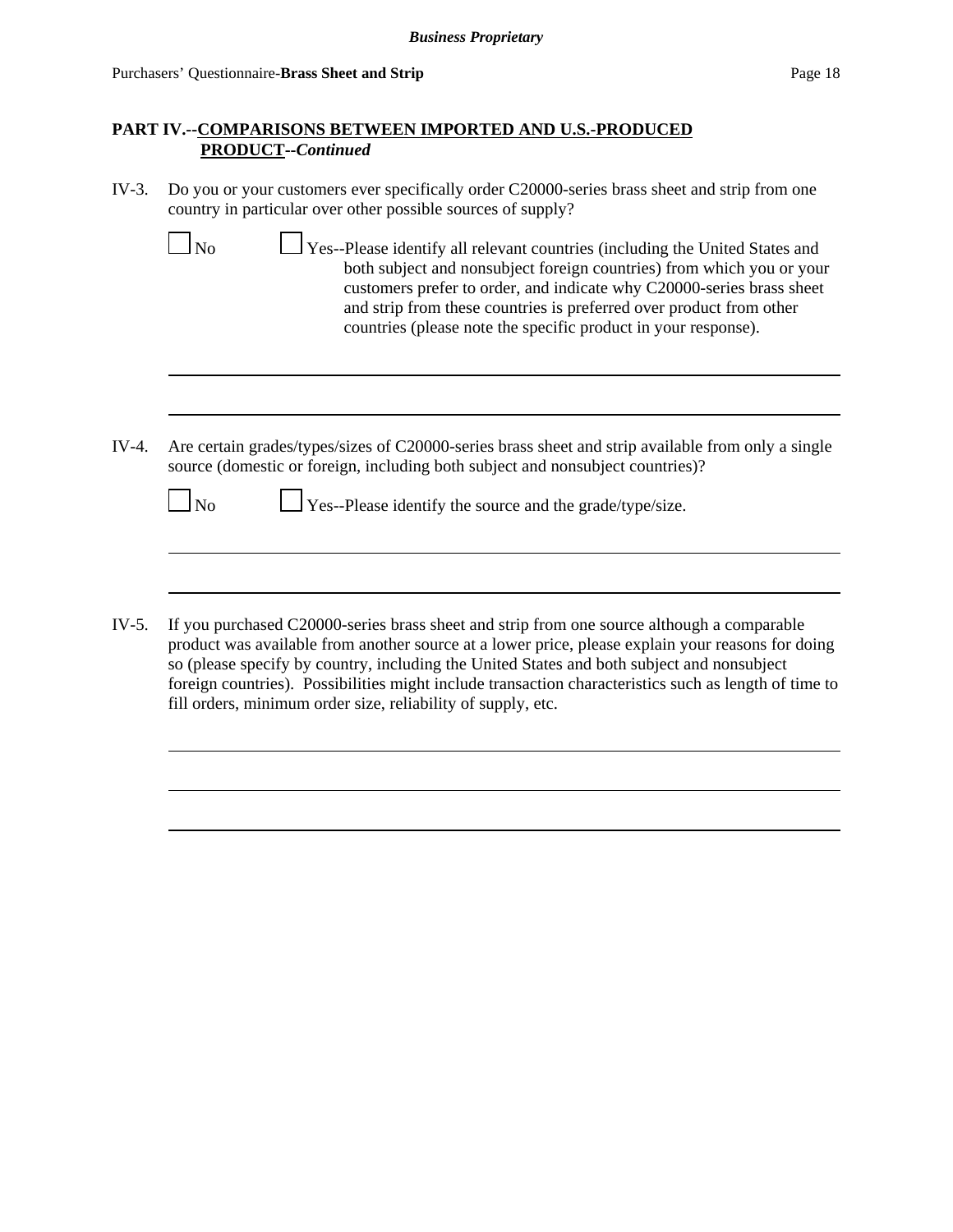IV-6. For the factors listed below, please rate how C20000-series brass sheet and strip produced in each country you identified in your response to the first question in Part IV compares with C20000-series brass sheet and strip produced in each of the other countries you identified (including the United States and both subject and nonsubject foreign countries). Copy this page as necessary to cover all possible country combinations and please attach any comments you care to make concerning your responses, especially in comparisons where you rate product from one country superior or inferior to product from another.

|                                     | compared to     |                   |                 |
|-------------------------------------|-----------------|-------------------|-----------------|
| (specify country)                   |                 | (specify country) |                 |
|                                     | <b>SUPERIOR</b> | <b>COMPARABLE</b> | <b>INFERIOR</b> |
| Availability                        |                 |                   |                 |
|                                     |                 |                   |                 |
| Delivery time                       |                 |                   |                 |
| Discounts offered                   |                 |                   |                 |
| Extension of credit                 |                 |                   |                 |
| Lower price <sup>1</sup>            |                 |                   |                 |
| Minimum qty requirements            |                 |                   |                 |
| Packaging                           |                 |                   |                 |
| Product consistency                 |                 |                   |                 |
| Product range                       |                 |                   |                 |
| Quality meets industry standards    |                 |                   |                 |
| Quality exceeds industry standards  |                 |                   |                 |
| Reliability of supply               |                 |                   |                 |
| Surface finish                      |                 |                   |                 |
| Technical support/service           |                 |                   |                 |
| Lower U.S. transportation $costs^1$ |                 |                   |                 |
| Other (specify):                    |                 |                   |                 |
| _ <b></b>                           |                 |                   |                 |

<sup>&</sup>lt;sup>1</sup> A rating of "superior" on price and U.S. transportation costs indicates that the first country has lower prices/costs than the second country.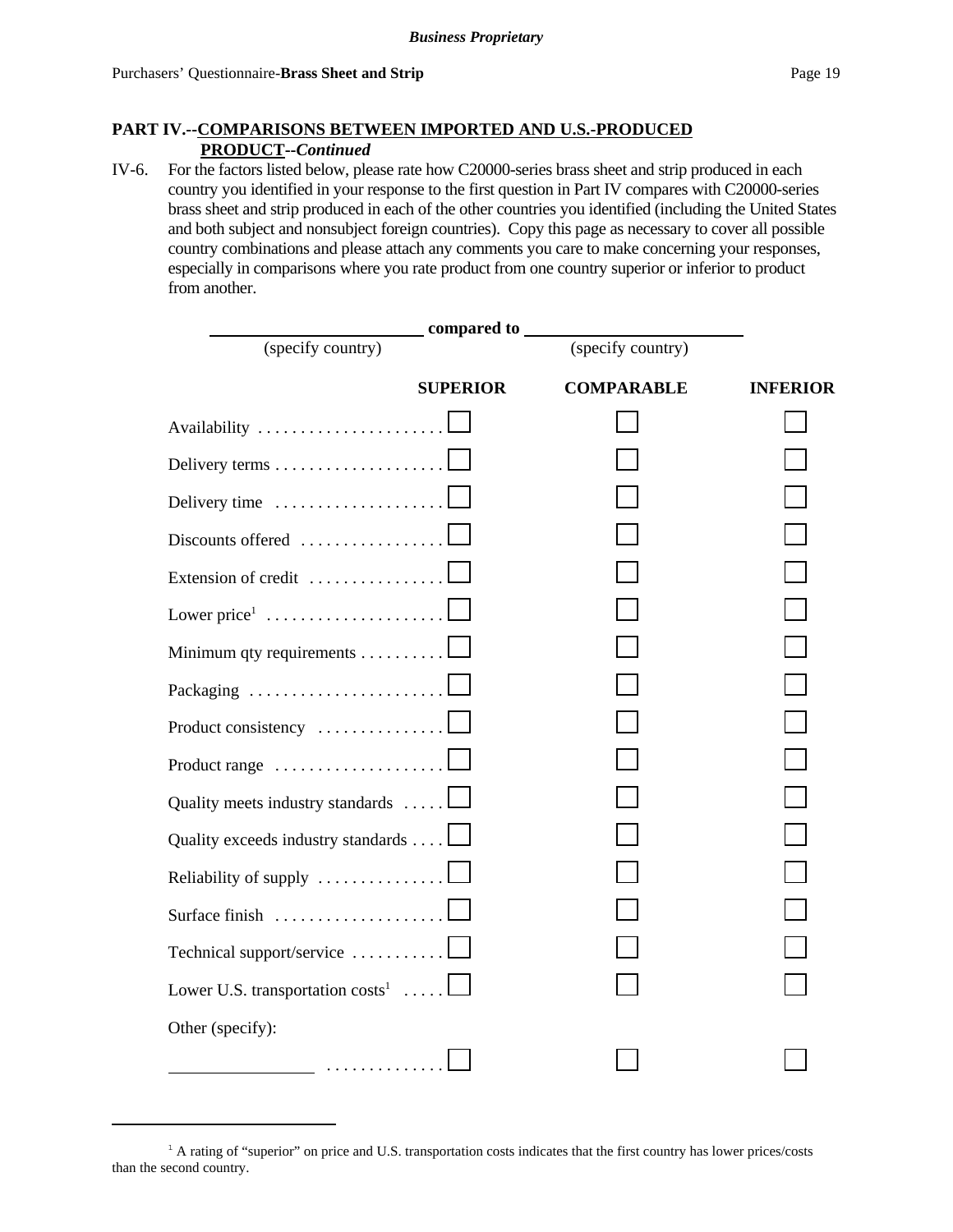| $IV-7.$ |                                                                                                                                                                                                                                                                                              |                                                               | (a) How often does domestically produced C20000-series brass sheet and strip meet minimum<br>quality specifications for your uses or your customers' uses?                                               |                  |                                                                                              |                        |  |  |  |
|---------|----------------------------------------------------------------------------------------------------------------------------------------------------------------------------------------------------------------------------------------------------------------------------------------------|---------------------------------------------------------------|----------------------------------------------------------------------------------------------------------------------------------------------------------------------------------------------------------|------------------|----------------------------------------------------------------------------------------------|------------------------|--|--|--|
|         | $\Box$ Always                                                                                                                                                                                                                                                                                | $\Box$ Usually                                                |                                                                                                                                                                                                          | $\Box$ Sometimes | $\Box$ Rarely or never                                                                       |                        |  |  |  |
|         |                                                                                                                                                                                                                                                                                              | specifications for your uses or your customers' uses?         |                                                                                                                                                                                                          |                  | (b) How often does imported subject C20000-series brass sheet and strip meet minimum quality |                        |  |  |  |
|         | $\Box$ Always                                                                                                                                                                                                                                                                                | $\Box$ Usually                                                |                                                                                                                                                                                                          | $\Box$ Sometimes | $\Box$ Rarely or never                                                                       |                        |  |  |  |
|         |                                                                                                                                                                                                                                                                                              | quality specifications for your uses or your customers' uses? |                                                                                                                                                                                                          |                  | (c) How often does imported nonsubject C20000-series brass sheet and strip meet minimum      |                        |  |  |  |
|         |                                                                                                                                                                                                                                                                                              | Country $\Box$ Always                                         |                                                                                                                                                                                                          | $\Box$ Usually   | $\Box$ Sometimes                                                                             | $\Box$ Rarely or never |  |  |  |
|         |                                                                                                                                                                                                                                                                                              | Country $\Box$ Always                                         |                                                                                                                                                                                                          | $\Box$ Usually   | $\Box$ Sometimes                                                                             | $\Box$ Rarely or never |  |  |  |
|         |                                                                                                                                                                                                                                                                                              | Country $\Box$ Always                                         |                                                                                                                                                                                                          | $\Box$ Usually   | $\Box$ Sometimes                                                                             | $\Box$ Rarely or never |  |  |  |
| IV-8.   | (a) Since 1999, has there been a change in the price of C20000-series brass sheet and strip? If so,<br>has the price of U.S.-produced C20000-series brass sheet and strip changed more or less than the<br>price of imported C20000-series brass sheet and strip from the subject countries? |                                                               |                                                                                                                                                                                                          |                  |                                                                                              |                        |  |  |  |
|         | No change in price                                                                                                                                                                                                                                                                           |                                                               |                                                                                                                                                                                                          |                  |                                                                                              |                        |  |  |  |
|         |                                                                                                                                                                                                                                                                                              |                                                               | Prices have changed by the same amount                                                                                                                                                                   |                  |                                                                                              |                        |  |  |  |
|         |                                                                                                                                                                                                                                                                                              | and strip from the subject countries                          | Price of U.S.-produced brass sheet and strip has changed relative to the price of brass sheet                                                                                                            |                  |                                                                                              |                        |  |  |  |
|         |                                                                                                                                                                                                                                                                                              | brass sheet and strip is now relatively                       | (b) If the price of U.S.-produced C20000-series brass sheet and strip has changed relative to the<br>price of C20000-series brass sheet and strip from the subject countries, the price of U.S.-produced |                  |                                                                                              |                        |  |  |  |
|         | Higher                                                                                                                                                                                                                                                                                       | Lower                                                         |                                                                                                                                                                                                          |                  | than the price of the product from Brazil.                                                   |                        |  |  |  |
|         | Higher                                                                                                                                                                                                                                                                                       | Lower                                                         |                                                                                                                                                                                                          |                  | than the price of the product from Canada.                                                   |                        |  |  |  |
|         | Higher                                                                                                                                                                                                                                                                                       | Lower                                                         |                                                                                                                                                                                                          |                  | than the price of the product from France.                                                   |                        |  |  |  |
|         | Higher                                                                                                                                                                                                                                                                                       | Lower                                                         |                                                                                                                                                                                                          |                  | than the price of the product from Germany.                                                  |                        |  |  |  |
|         | Higher                                                                                                                                                                                                                                                                                       | Lower                                                         |                                                                                                                                                                                                          |                  | than the price of the product from Italy.                                                    |                        |  |  |  |
|         | Higher                                                                                                                                                                                                                                                                                       | Lower                                                         |                                                                                                                                                                                                          |                  | than the price of the product from Japan.                                                    |                        |  |  |  |
|         |                                                                                                                                                                                                                                                                                              |                                                               |                                                                                                                                                                                                          |                  |                                                                                              |                        |  |  |  |